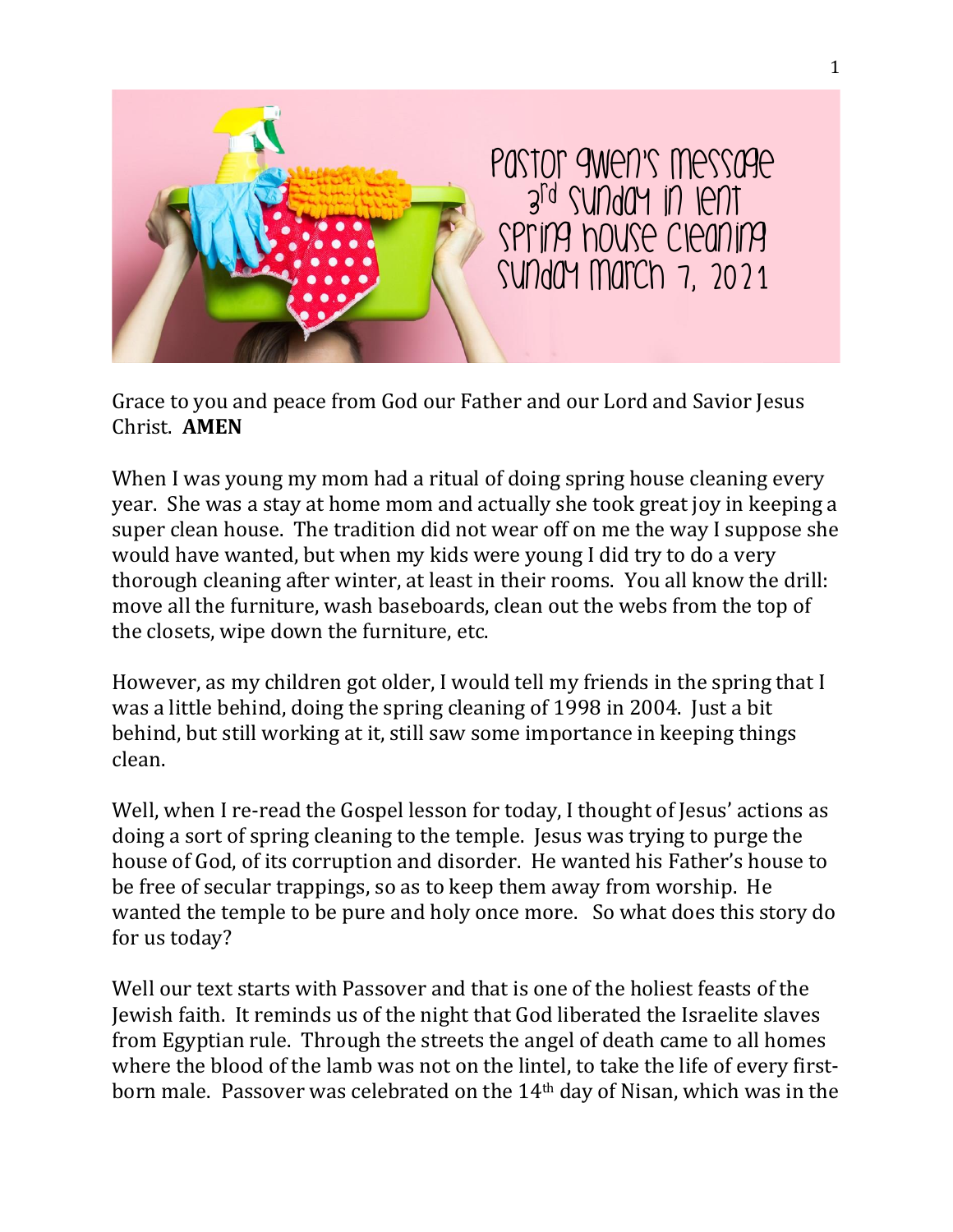spring of the year. And so it was with this year, that Jesus attended the Passover celebration, along with probably 100,000 faithful followers.

Even that is remarkable in itself. People came from all over the middle east as pilgrims on a journey. So logistically there were a lot of mouths to feed, many tired exhausted travelers to put up. All these people were in Jerusalem to make a sacrifice at the temple, and as was also their custom, to pay their temple tax. Probably even a bigger event that going to a Super Bowl game today. Just imagine the city with the bustling crowds having full restaurants, motels and then the shopping for trinkets to remember the trip.

So at the Passover time, I think it was true that the merchants were making a killing off the Passover. It had to be a super event that they would take advantage of. In the synoptic gospels the vendors are accused of cheating the people. Matthew calls it a "den of robbers" because the merchants knew that the people had to purchase animals for sacrifice and they had to exchange their coins for the ones that would be acceptable to pay the temple tax. Rather like the motels around Lambeau Field raising their prices on Packer's home game day!

So perhaps there was some price gouging going on, but I don't think that this is the focus of Jesus' anger. John portrays the scene showing that Jesus was angry that these vendors and all the buying and selling had intruded on the sacred space for worship. Verse 16 has Jesus telling the merchants, "Take these things out of here! Stop making my Father's house a marketplace!" It is easy to see how this happened. It is supply and demand and probably started with one vendor setting up in the corner of the space and then others followed. Reminded me of the situation we had this summer at the Farmer's Market when we had so many vendors that a few started setting up in the middle row of the parking lot and congested traffic. That made for a dangerous place instead of the wonderful opportunity it was to be for the residents who attended.

Well, the temple was overrun by merchants and Jesus wanted it stopped. And so we read how upset He must have been to be overturning the tables and making a whip to get the stinky animals out of God's house. The temple that day had become a marketplace, a bazaar. It had lost it's sacred character.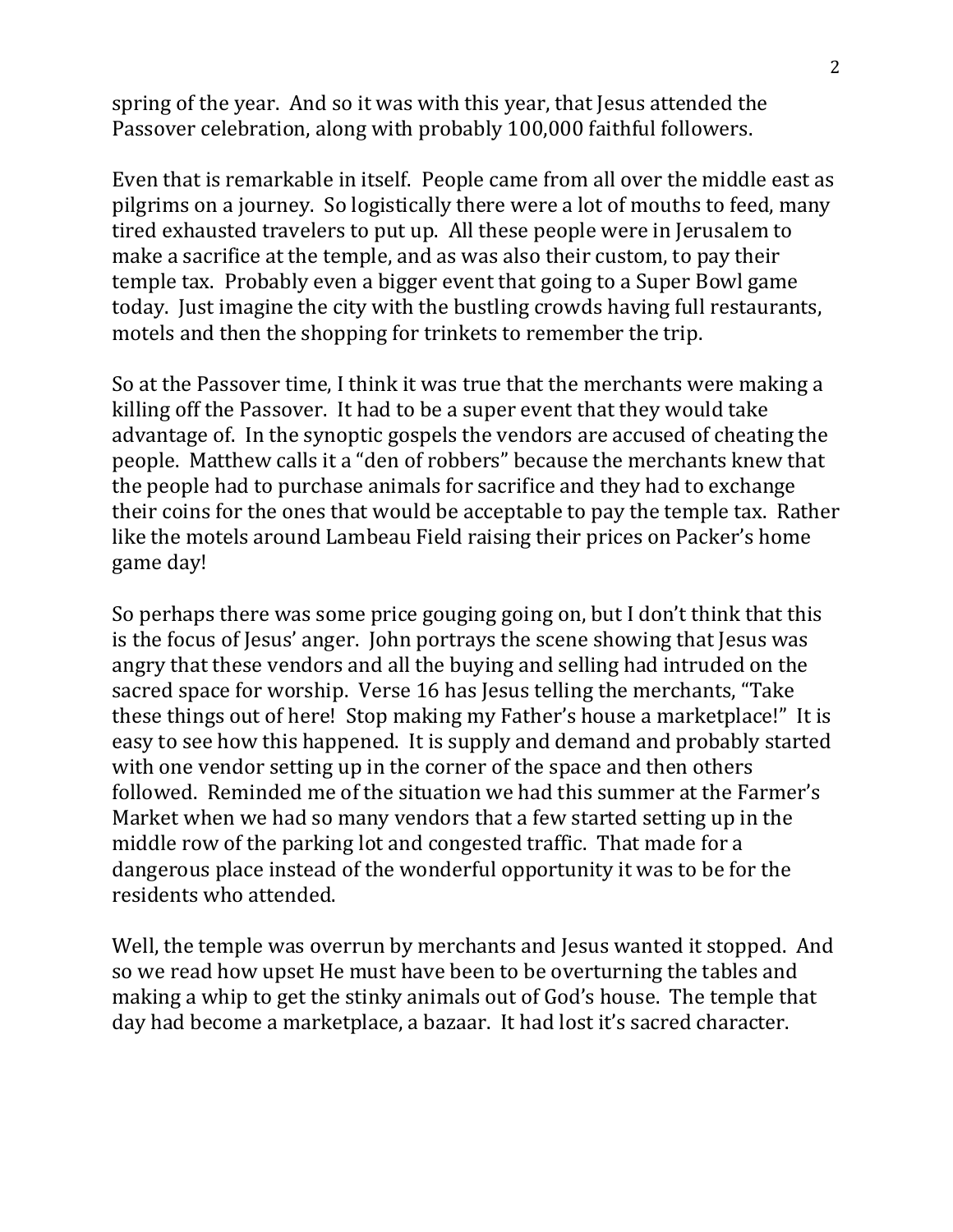Even though there were lots of people there, the temple had lost it's spirituality and reverence.

I remember at St Olaf, there was a carved wooden sign above the door, that I read every time I entered the sanctuary. It said, "Let us enter God's house reverently." A great reminder of why we gather. And it was no different in Jerusalem that day. All should have come to the temple out of reverence for their Lord God. It was a time to pay respect with a temple tax and a sacrifice to God.

Think with me for a minute about our experience of coming to worship on Sunday mornings. As a congregation we try to be careful to not misuse this space. Although, I have to admit that we have had a rap concert here once for the JPD Warrior Foundation. It was a concert for the youth that had the message that God does not want you to take your own life. Suicide is not the answer God has for you.

Recently, we have been blessed by Mark Donner treating us to special music during our worship. I often question whether we should be clapping when a song is over. I think Mark would admit that he is not singing a concert here, but rather his voice is an offering to the Lord. And yes I know that sometimes the music moves us so that we cannot help ourselves and clap. We come to worship not for a concert, and we hope to experience the transcendence of God.

We here at CTS have started a practice of quiet time to center ourselves for worship. As I was growing up, once we entered the sanctuary we quietly sat and welcomed each other and the visitor quietly while we listened to the prelude by the organist. There was time after worship for more fellowship.

Announcements are another thing of contention. A new pastor, I experienced at Holy Cross during my internship, completely got rid of announcements. They had the ability to post them on an overhead screen. Here we do take time to give announcements that are for the glory of God. I don't think our announcement time gets out of hand so that we lose our focus on the purpose for which we gather, to worship God and renew our faith.

Yes, in our text for today after Jesus clears the bazaar from the temple, the question now shifts to another one. The Jews ask, "What sign can you show us for doing this?" They wanted to know by what authority Jesus comes to disrupt this goings on in the temple. And when Jesus answers, the focus is